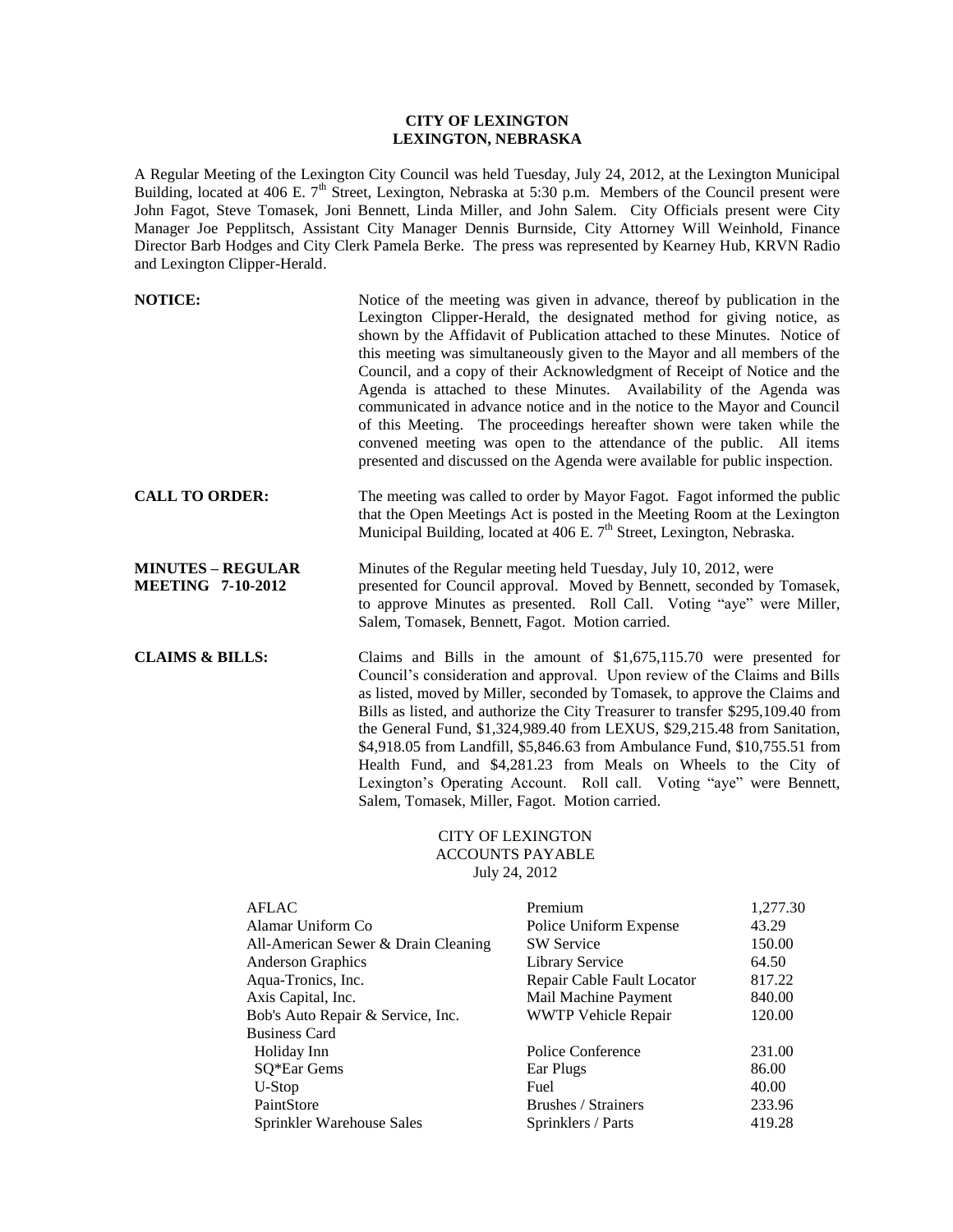| Double Radius                           | Antenna's                                    | 283.86       |
|-----------------------------------------|----------------------------------------------|--------------|
| Cash-Wa Distributing                    | Food & Supplies                              | 4,514.48     |
| <b>Center Point Large Print</b>         | <b>Library Books</b>                         | 85.08        |
| <b>Central Community College</b>        | <b>CPR</b> for Firemen                       | 94.00        |
| Central Garage Fund                     | Service / Repair                             | 2,480.02     |
| Coca Cola/Dr Pepper Bottling of Kearney | <b>Beverages</b>                             | 450.80       |
| <b>Conney Safety Products</b>           | <b>ST Supplies</b>                           | 290.08       |
| <b>Consolidated Management Company</b>  | Meals at Police School                       | 139.50       |
| Copper, Michael                         | Yard Clean-up                                | 150.00       |
| Dan's Sanitation, Inc.                  | <b>Sanitation Fees</b>                       | 2,051.10     |
| Dash Medical Gloves, Inc.               | Police Supplies                              | 149.80       |
| Data-Pac Mailing Systems                | Postage                                      | 1,500.00     |
| Davis Energy, Inc.                      | Fuel / LFAC Supplies                         | 3,702.82     |
| Dawson Public Power District            | <b>Power Purchase</b>                        | 5,912.90     |
| Dell Marketing L P                      | <b>GGC Computer Supplies</b>                 | 189.99       |
| Designer Craft Woodworking, Inc.        | Police Casework / Upper Cabinets             | 14,827.00    |
| Electric Fixture & Supply               | Muni Bldg Supplies                           | 64.50        |
| EMS Billing Services, Inc.              | Ambulance Billing Service                    | 1,556.79     |
| Eustis Body Shop, Inc.                  | <b>GGC Vehicle Repair</b>                    | 95.13        |
| <b>Exchange Bank</b>                    | <b>Copier Payments</b>                       | 1,195.44     |
| Fagot Refrigeration & Electric          | LFAC / WR Repairs                            | 92.48        |
| <b>Farmer Brothers Coffee</b>           | Food                                         | 233.46       |
| Fed Ex                                  | Police Freight Chgs                          | 101.19       |
| Fifth Street Automotive, Inc.           | Fire Truck Repair                            | 35.50        |
| Fisher Scientific                       | <b>WWTP Testing Supplies</b>                 | 114.95       |
| <b>Five Star Flooring</b>               | Police Dept Flooring                         | 4,221.53     |
| Fox Bros Hay Co., Inc.                  | <b>Wood Grinding</b>                         | 5,793.75     |
| FYR-TEK, Inc.                           | <b>Fire Dept Supplies</b>                    | 175.56       |
| Gale Group, The                         | <b>Library Books</b>                         | 44.83        |
| Gnirk Lawn Care, Inc.                   | Ground Sterilant                             | 1,106.20     |
| Gonzalez, Hansel                        | Mileage to School                            | 99.90        |
| Great Western Bank-Lib. Petty Cash      | Postage / Stamps / Meals                     | 62.04        |
| <b>Health Claims Fund</b>               | Claims                                       | 5,187.71     |
| Holbein, Dahlas D.                      | Fire Dept Maint/Cleaning Service             | 1,000.00     |
| <b>Ingram Library Services</b>          | <b>Library Books</b>                         | 183.10       |
| Johnstone Supply                        | DC Opp Ctr/Muni Bldg Supplies                | 502.36       |
| Kinney, Joel                            | Mileage to School                            | 99.90        |
| Kirk's Trenching and Septic Service     | <b>WWTP Service</b>                          | 1,050.00     |
| Lexington Newspapers, Inc.              | Publications                                 | 501.35       |
| Lexington Volunteer Fire Dept           | <b>Ambulance Fees</b>                        | 2,972.21     |
| Lien, Inc.                              | Library Sprinkler Repair                     | 280.98       |
| M & J Signs                             | <b>WWTP Antenna Install</b>                  | 416.05       |
| Mead Lumber & Rental-Lexington          | Muni Bldg/Cem/WWTP Supplies                  | 279.98       |
| Milco Environmental Services            | WR Analysis/Landfill Disposal                | 4,918.05     |
| Miller & Associates, Inc.               | SW Corridor/Greater Lex Addn/Stormwater Svcs |              |
|                                         |                                              | 186.00       |
| Moore Medical LLC                       | <b>Ambulance Supplies</b>                    | 561.22       |
| Mr. Automotive                          | <b>Police Vehicle Parts</b>                  | 13.86        |
| National Pen Company                    | <b>Library Supplies</b>                      | 118.80       |
| Nebraska Bureau of Animal Industry      | License Fee                                  | 150.00       |
| Nebraska Crane, Inc.                    | Crane Rental                                 | 1,590.00     |
| Nebraska Public Power District          | Power Purchase                               | 1,140,810.75 |
| Nebraska State Treasurer                | <b>Unclaimed Property</b>                    | 465.16       |
| OCLC, Inc.                              | Library Subscription                         | 24.28        |
| Oliver Consulting Services, Inc.        | <b>Library Computer Service</b>              | 180.00       |
| <b>Overton Community Center</b>         | Meals On Wheels                              | 100.00       |
| Overton Sand & Gravel                   | White Rock                                   | 170.77       |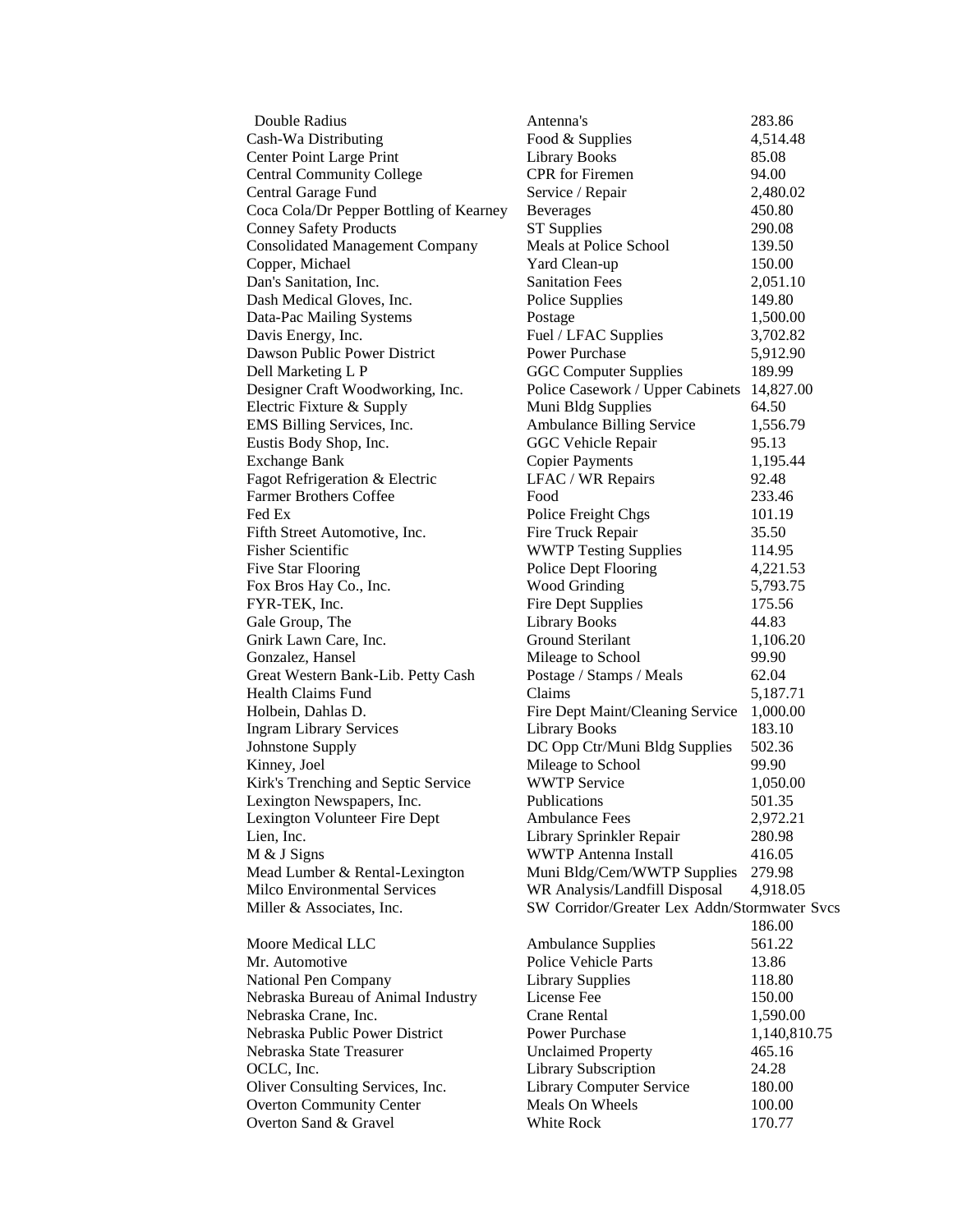| Platte Valley Auto Mart, Inc.           | <b>Central Garage Supplies</b>              | 120.12     |
|-----------------------------------------|---------------------------------------------|------------|
| Platte Valley Communications of Kearney | Mo Maintenance                              | 90.00      |
| <b>Plum Creek Market Place</b>          | Food                                        | 82.60      |
| <b>QA Balance Services</b>              | <b>WWTP Testing Supplies</b>                | 125.00     |
| Regional Books, Inc.                    | <b>Library Books</b>                        | 19.62      |
| <b>Roberts Dairy Company</b>            | Beverages & Food                            | 374.06     |
| S & W Auto Parts, Inc.                  | CG/WWTP/Cem/ST/Police                       | 551.03     |
| Schwan's Sales Ent                      | Food                                        | 72.52      |
| Service Master Mid Nebraska             | <b>Cleaning Service</b>                     | 4,969.75   |
| <b>Sterling West</b>                    | PK Supplies                                 | 239.85     |
| T.O. Haas Tire Co., Inc.                | PK / Rec Supplies / Repair                  | 34.44      |
| <b>TASC</b> - Client Invoices           | Fees                                        | 174.65     |
| Team Detail & Quicklube                 | Car Washes                                  | 50.00      |
| Thompson Co., The                       | Food & Supplies                             | 887.09     |
| Titan Access Account (Case Credit)      | Central Garage / WWTP Supplies              | 839.60     |
| Tyler Technologies, Inc.                | <b>Annual Software Maintenance</b>          | 11,298.00  |
| <b>U-Save Business Equipment</b>        | Postage/UPS/Library Supplies                | 158.12     |
| <b>Unisan Products</b>                  | Rec Supplies                                | 311.56     |
| Utility Service Co., Inc.               | <b>WR Tower Maintenance</b>                 | 26,211.04  |
| Village Uniform                         | GGC Service / LFAC Supplies                 | 70.70      |
| Walmart                                 | Supplies                                    | 767.83     |
| Arbor Day Foundation                    | Membership Dues                             | 15.00      |
| <b>Business Card</b>                    |                                             |            |
| Rocket Lawyer                           | Forms                                       | 299.95     |
| Logmein                                 | Software                                    | 299.00     |
| <b>Service Fees</b>                     | Fees                                        | 10.96      |
| Card Center/Orscheln                    | PK/ST/WWTP/LFAC/WR Spls                     | 620.26     |
| Cash-Wa Distributing                    | Food & Supplies                             | 19.43      |
| Central Contracting Corp.               | DC Opportunity Center - Phase III 47,087.35 |            |
| Coca Cola/Dr Pepper Bottling of Kearney | <b>Beverages</b>                            | 411.60     |
| <b>Consolidated Management Company</b>  | Meals at Police School                      | 176.50     |
| Dan's Sanitation, Inc.                  | <b>Sanitation Fees</b>                      | 29,215.48  |
| Dutton-Lainson Company                  | EL Meters / Supplies                        | 807.62     |
| Eustis Body Shop, Inc.                  | <b>Towing Expense</b>                       | 245.00     |
| Fastenal                                | <b>ST Supplies</b>                          | 215.63     |
| Great Western Bank-City Petty Cash      | Postage/Food/Fuel/Carwash/Vehicle           |            |
|                                         | Licensing/Cable                             | 87.56      |
| <b>Hach Company</b>                     | <b>WWTP Testing Supplies</b>                | 76.00      |
| <b>Health Claims Fund</b>               | Claims                                      | 4,115.85   |
| In The Swim                             | <b>LFAC</b> Supplies                        | 397.93     |
| <b>Ingram Library Services</b>          | <b>Library Books</b>                        | 281.07     |
| Jakes Toro Sprinklers                   | Sprinkler Repair                            | 1,908.40   |
| JEO Consulting Group, Inc.              | Park Plan PJ                                | 3,731.50   |
| Jerry Baker                             | Library Book                                | 37.75      |
| Lexington Girls Fast Pitch Association  | St Softball Tourney-Support Personnel       |            |
|                                         |                                             | 1,000.00   |
| Lexington Newspapers, Inc.              | Publications                                | 480.67     |
| Lexington Utilities System              | Utilities                                   | 41,158.96  |
| Lexington, City of                      | <b>Franchise Fees</b>                       | 77,441.38  |
| Lexington City Payroll Account          |                                             |            |
| Payroll                                 | Wages                                       | 149,672.93 |
| Social Security                         | Employer Portion / FICA Med                 | 11,093.20  |
| Union Bank & Trust                      | <b>Employer Portion / Pension</b>           | 3,865.41   |
| Union Bank & Trust                      | Police Pension                              | 1,834.03   |
| <b>ICMA</b>                             | <b>City Manager Pension</b>                 | 463.85     |
|                                         |                                             |            |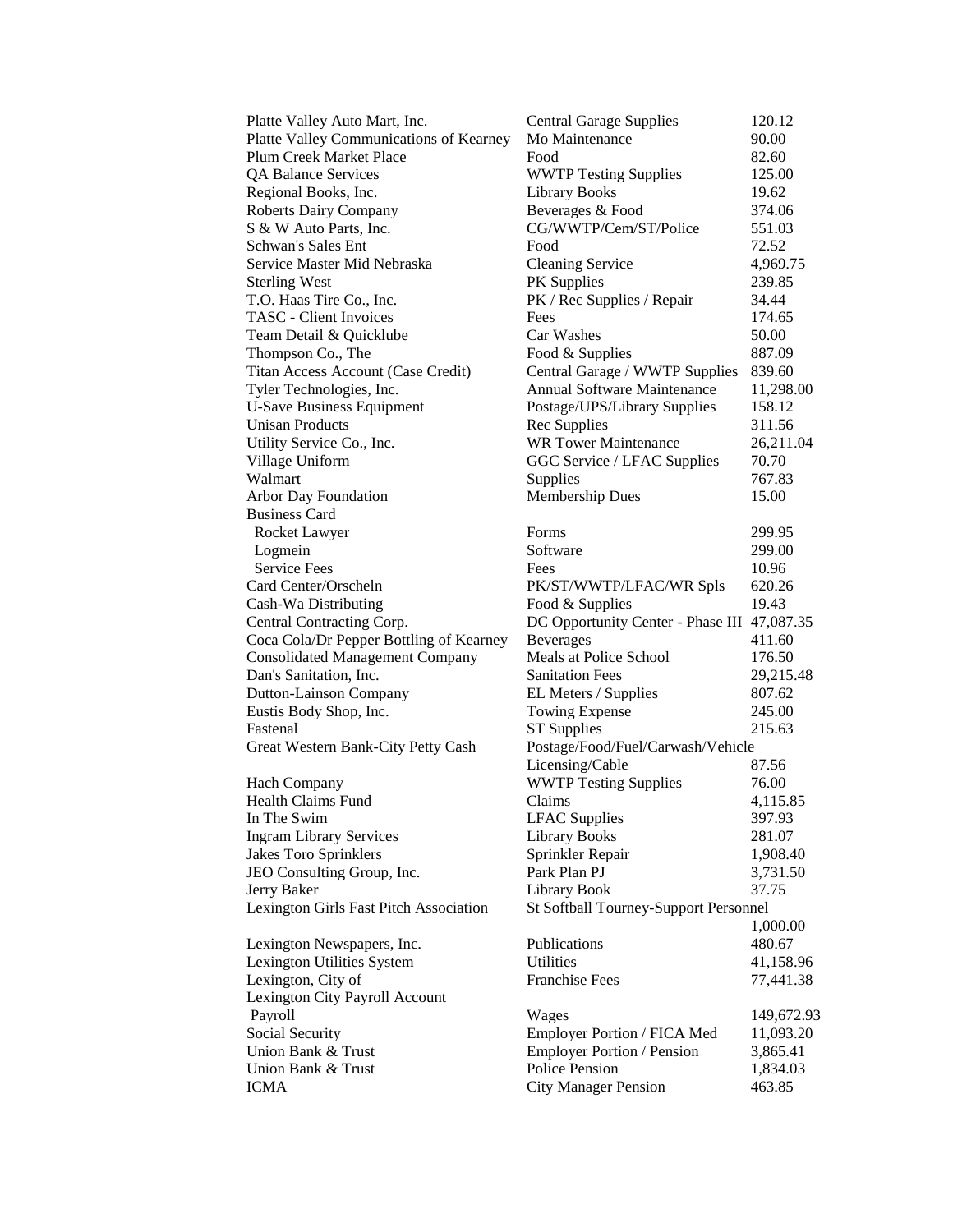| Matheson Tri-Gas, Inc.                  | <b>Ambulance Supplies</b>      | 52.81     |
|-----------------------------------------|--------------------------------|-----------|
| $MC$ 2, Inc.                            | <b>WWTP UV Ballasts</b>        | 2,184.47  |
| Mead Lumber & Rental-Lexington          | Muni Bldg / Bldg Insp Supplies | 20.76     |
| Midland Scientific, Inc.                | <b>WWTP Testing Supplies</b>   | 550.80    |
| Miller & Associates, Inc.               | Muni Well #12 Relining PJ      | 744.60    |
| Nebraska Dept of Roads                  | Jackson ST Prelim Improvements | 19,936.74 |
| Nebraska Dept of Health & Human         | Services UTL Refund            | 3,686.81  |
| Paulsen, Inc.                           | Concrete                       | 1,275.86  |
| Pepplitsch, Joe                         | Meals                          | 51.82     |
| Platte Valley Communications of Kearney | ST Radio Repair                | 35.00     |
| <b>Plum Creek Promotions</b>            | ST Softball Tournament Shirts  | 2,129.95  |
| Progressive Business Publications       | Subscription                   | 230.00    |
| Schwan's Sales Ent                      | Food                           | 51.55     |
| Sign Pro                                | DTR II / Secret Fashion Deals  | 635.00    |
| Titan Access Account (Case Credit)      | <b>WWTP Repair</b>             | 248.54    |
| Tri-City Tribune                        | Subscription                   | 29.50     |
| Verizon Wireless                        | Cellphone Service              | 366.03    |
| Walmart                                 | Supplies                       | 94.38     |
| Wilson Bohannan Padlock Co., The        | <b>ST</b> Supplies             | 273.47    |
|                                         |                                |           |

**SE BUSINESS PARK:** Pepplitsch reviewed bids received for the SE Business Park Improvement project. He noted Blessing Construction was the apparent low bidder with a bid of \$1,130,531.01, and concurrence of award would need to be gained from EDA. Following discussion, moved by Tomasek, seconded by Bennett, to accept the bids as presented, to award a contract to Blessing Construction contingent upon EDA concurrence, and authorize the execution of necessary project documents. Roll call. Voting "aye" were Miller, Salem, Bennett, Tomasek, Fagot. Motion carried.

**RESOLUTION:** Resolution No. 2012-14 was presented. Following discussion, moved by Salem, seconded by Miller, to approve Resolution No. 2012-14. Roll call. Voting "aye" were Bennett, Tomasek, Miller, Salem, Fagot. Motion carried.

RESOLUTION NO. 2012-14

WHEREAS, CITY OF LEXINGTON is submitting an application for a \$300,000 Rural Economic Development Grant which will establish a revolving loan fund for the purpose of sustaining rural economic development and job creation projects; and

TOTAL CLAIMS: 1,675,115.70

WHEREAS, CITY OF LEXINGTON is committing \$60,000 from its economic development funds to meet the matching dollar requirements for creating a revolving loan fund, and these matching funds will remain in the newly created revolving loan fund; and

WHEREAS, Lexington Regional Health Center is the recipient for the initial 0% interest loan for ten years, and with a deferred initial payment, for telemedicine technology upgrades to improve the provision of rural health care, retain jobs, and attract new jobs and investment to the Lexington, Nebraska area; and

WHEREAS, CITY OF LEXINGTON is an eligible Rural Utility Service borrower and is therefore eligible to participate in the Rural Economic Development Grant & Loan Program and has legal authority under its Charter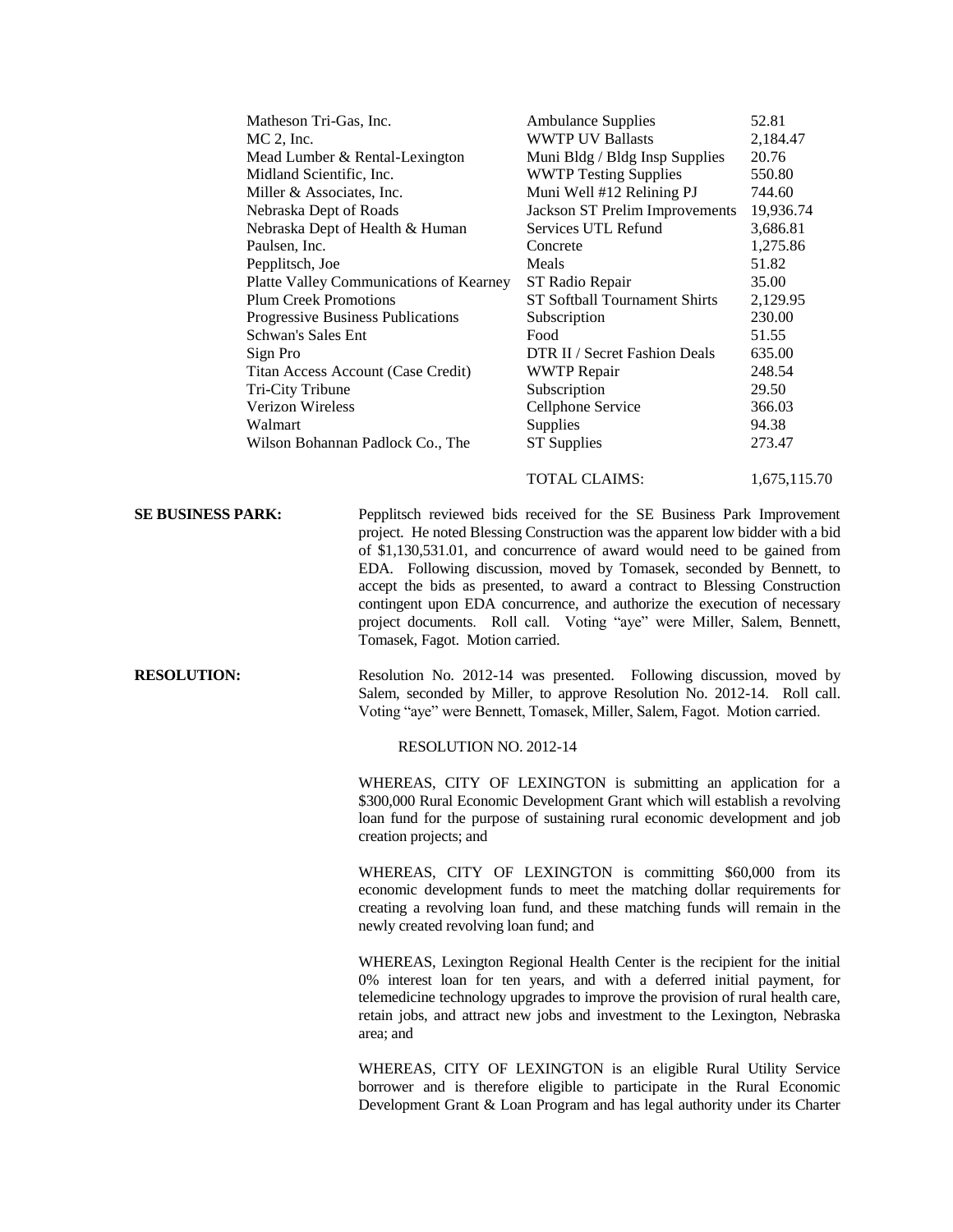to enter into a grant agreement in accordance with the provisions of 7 CFR Part 4280.

NOW, THEREFORE BE IT RESOLVED, that the City Council agrees to the provisions of the USDA regulations including all subparts of the Grant agreement and authorizes the City Manager to represent the city on all commitments and management of the application;

BE IT FURTHER RESOLVED, that the City Council does hereby certify that the project does not violate 4280.27 regarding ineligible purposes and 4280.30 regarding restrictions on the uses of REDG and REDL funds of 7 CFR Part 4280 and that there is not conflict of interest, potential conflict of interest, or appearance of a conflict of interest known by the City of Lexington; and,

BE IT FURTHER RESOLVED, that the City Manager and/or City Treasurer be empowered and authorized to requisition grant funds under the program; and,

BE IT FURTHER RESOLVED, that the City Manager be authorized to execute and deliver on behalf of the City of Lexington the certification Form AD-109, regarding a drug-free workplace program; and

BE IT FURTHER RESOLVED, that the appropriate staff be authorized and directed to prepare and execute the necessary documents and certifications in order to carry out the intent of this resolution, subject to review and approval of Rural Business and Cooperative Development Service loan documents by the City of Lexington or its agent, and further subject to other governing documents deemed necessary by the City of Lexington or its agent at their sole discretion, with such documents prepared by counsel.

PASSED AND APPROVED this  $24<sup>th</sup>$  day of July, 2012.

CITY OF LEXINGTON, NEBRASKA

BY: John Fagot, Mayor

ATTEST: Pamela Berke, City Clerk

**MANAGER APPLICATION:** Pepplitsch reviewed a manager application for Liquor License #B-13010, Bosselman's Pump & Pantry Inc. Brian Fausch has been named manager for the local store. Moved by Miller, seconded by Salem, to recommend approval of the application as presented. Roll call. Voting "aye" were Bennett, Tomasek, Salem, Miller, Fagot. Motion carried.

**MOU:** Pepplitsch reviewed a Memorandum of Understanding (MOU) between the Orthman Investments LLC, CDA, and the City for the development of real property and the construction of a manufacturing building in Redevelopment Area #1. The MOU would allow Orthman to begin to incur reimbursable project costs while a redevelopment contract with tax increment financing is considered. Following discussion, moved by Tomasek, seconded by Bennett, to approve the MOU as presented. Roll call. Voting "aye" were Miller, Salem, Bennett, Tomasek, Fagot. Motion carried.

**RESOLUTION:** Resolution No. 2012-15 was presented. Following discussion, moved by Miller, seconded by Tomasek, to approve Resolution No. 2012-15 as presented. Roll call. Voting "aye" were Bennett, Salem, Tomasek, Miller, Fagot. Motion carried.